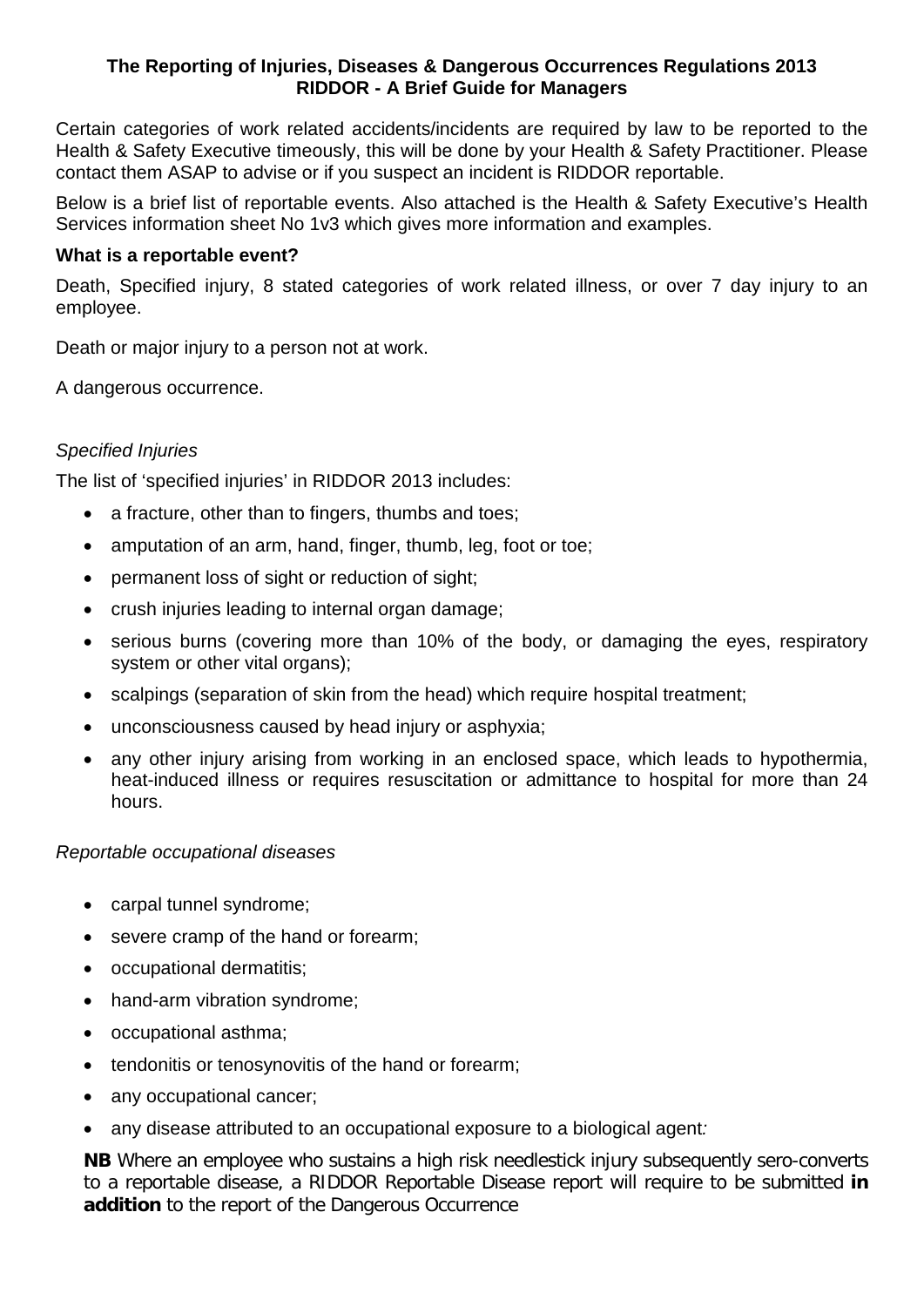# *Dangerous occurrences*

Dangerous occurrences are certain, specified 'near-miss' events (incidents with the potential to cause harm.) Not all such events require reporting. There are 27 categories of dangerous occurrences that are relevant to most workplaces. For example:

- the collapse, overturning or failure of load-bearing parts of lifts and lifting equipment;
- plant or equipment coming into contact with overhead power lines;
- explosions or fires causing work to be stopped for more than 24 hours.
- an employee is injured by a sharp known to be contaminated with a blood borne virus

# *Over seven day injuries (only when they occur at work)*

Over seven day injuries , not counting the day of the accident but including weekends and restdays, which result in an employee being away from work or unable to do their normal duties for more than seven days (including non-working days).

# *Injuries to non-workers*

If the accident occurred at a hospital, the report only needs to be made if the injury is a 'specified injury' (see above).

You must produce RIDDOR records when asked by the HSE.

# **What to do when staff report in sick**

- 1. If a member of staff reports in sick with an injury requiring more than seven days absence or a (potentially) reportable disease, the manager should confirm with him / her whether their absence is work-related. This excludes, diarrhoea & vomiting, flu and exhaustion; or,
- 2. If any of the major injuries or diseases listed under RIDDOR is diagnosed on the Fit Note, the manager should check with the member of staff whether it is work related or not; then

A DATIX entry should be made by the manager and contact made with the Directorate Health & Safety Practitioner, as per the Incident Management Policy, who will report the incident / disease to HSE under RIDDOR.

**N.B.** Workplace stress is not reportable because it does not result from a single definable accident.

# **Occupational Health**

When a member of staff is being reviewed by Occupational Health and an illness or injury is identified which is reportable, the staff member's manager and the Directorate Health & Safety Practitioner should be informed.

NHSGGC, Health & Safety Service, July 2017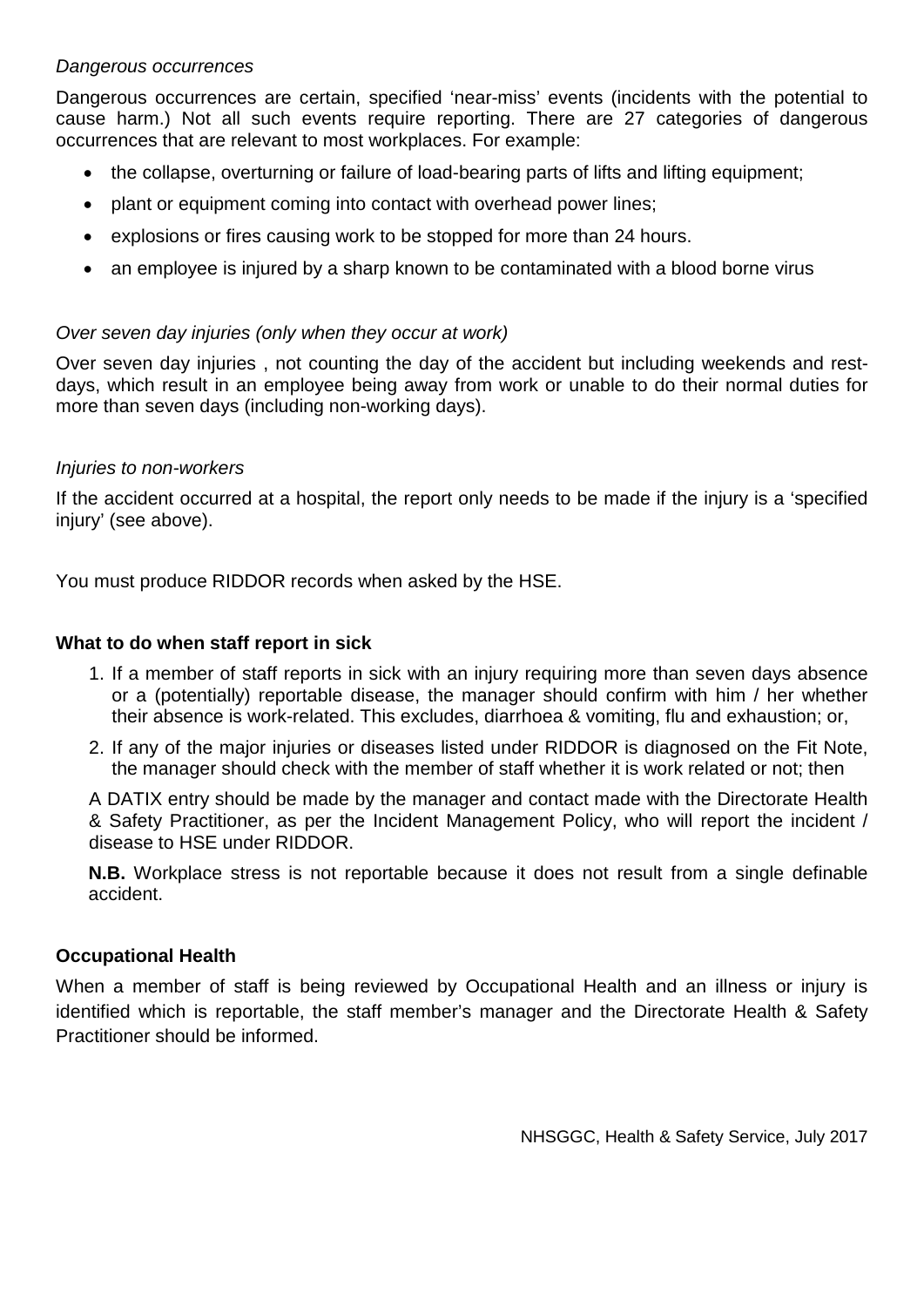

# **Reporting injuries, diseases and dangerous occurrences in health and social care**

Guidance for employers

# **Introduction**

This information sheet gives guidance on how the Reporting of Injuries, Diseases and Dangerous Occurrences Regulations 2013 (RIDDOR) apply to the health and social care sector. It is aimed at employers and others in health and social care, who have a duty to report under RIDDOR.

RIDDOR requires employers and others to report deaths, certain types of injury, some occupational diseases and dangerous occurrences that **'arise out of or in connection with work'**. Generally, this covers incidents where the work activities, equipment or environment (including how work is carried out, organised or supervised) contributed in some way to the circumstances of the accident.

RIDDOR reports alert enforcing authorities to events and helps them to decide whether to investigate serious incidents. Reports enable HSE or local authorities (the 'enforcing authorities') to identify where and how health and safety risks arise, reveal trends and help target activities.

Some incidents are not reportable under RIDDOR. But this does not mean that the general provisions of the Health and Safety at Work etc Act 1974 ('the HSW Act') do not apply. Depending on the circumstances, the enforcing authority may decide it is appropriate to investigate such incidents. This is more likely to arise where serious management failures have contributed to, or had the potential to cause, death or serious injury.

# **What do you need to report?**

The following are reportable, if they arise 'out of or in connection with work':

- the death of any person, whether or not they are at work (see 'Section 1);
- accidents which result in an employee or a selfemployed person dying, suffering a specified injury, being absent from work or unable to do

**HSE information sheet Health Services Information Sheet No 1 (Revision 3)** 

their normal duties for more than seven days (see Section 2);

- accidents which result in a person not at work (eg a patient, service user, visitor) suffering an injury and being taken directly to a hospital for treatment, or if the accident happens at a hospital, if they suffer a specified injury (see Section 3);
- an employee or self-employed person has one of the specified occupational diseases or is exposed to carcinogens, mutagens and biological agents (see Section 2);
- specified dangerous occurrences, which may not result in a reportable injury, but have the potential to do significant harm (see Section 4).

# **Who should report?**

The 'responsible person' has the duty to notify and report. This may be the employer of an injured person, a self-employed person or someone in control of premises where work is carried out. Who the responsible person is depends on the circumstances of the reportable incident (see Table 1).

The employment status of agency workers is not always clear to the agency, the worker, or to the business supplied with labour. In many cases, the employment agency is the legal employer, and is under the same legal obligations as any other employer to report accidents and ill health to their employees. In other cases, for instance where workers are self-employed, the duty is on the host business to report accidents, as the person in control of the premises where an accident occurs.

In practice, agencies should ensure that responsibility for reporting under RIDDOR is clearly assigned to the appropriate person based on the particular facts of the employment relationship. Agencies should ensure that reporting responsibilities are clearly understood by the host businesses and workers.

Where different organisations share responsibility for managing staff, the employer is responsible for ensuring adequate arrangements are in place for reporting incidents.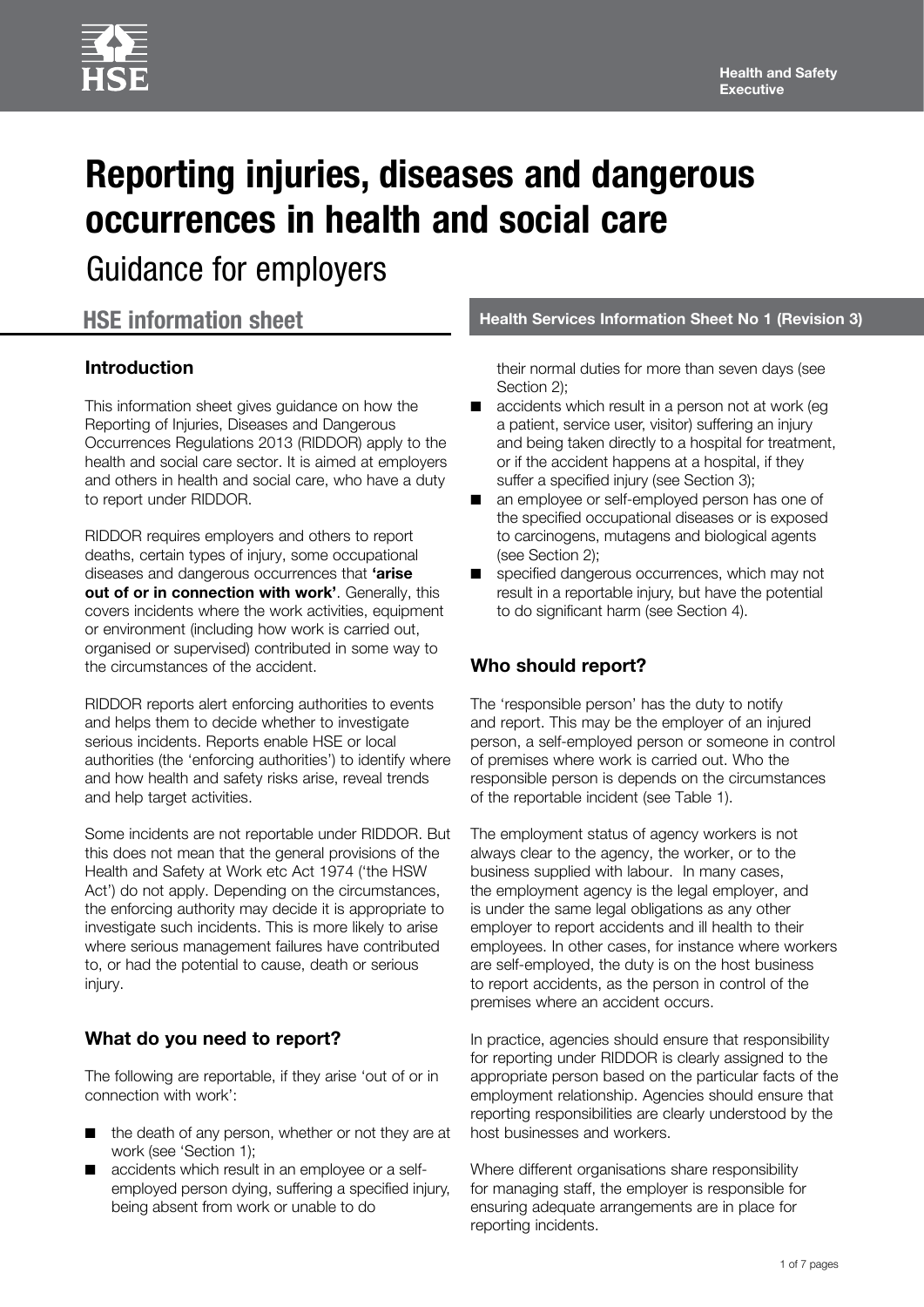#### **Table 1 The responsible person**

| Reportable<br>incident                                                                                                                             | Injured person                                                                                                         | <b>Responsible</b><br>person                                                                                                                    |
|----------------------------------------------------------------------------------------------------------------------------------------------------|------------------------------------------------------------------------------------------------------------------------|-------------------------------------------------------------------------------------------------------------------------------------------------|
| Death,<br>specified injury,<br>over-seven-day<br>injury or case<br>of disease                                                                      | An employee at<br>work                                                                                                 | That person's<br>employer                                                                                                                       |
| Death,<br>specified injury<br>or over-seven-<br>day injury                                                                                         | A self-employed<br>person at work<br>in premises<br>under someone<br>else's control                                    | The person in<br>control of the<br>premises                                                                                                     |
| Specified injury,<br>over-seven-day<br>injury or case<br>of disease                                                                                | A self-employed<br>person at work<br>in premises<br>under their<br>control                                             | The self-employed<br>person or<br>someone acting<br>on their behalf                                                                             |
| Death or injury<br>which means<br>you have to<br>be taken to<br>hospital for<br>treatment (or a<br>specified injury<br>occurring at a<br>hospital) | A person not<br>at work (but<br>affected by<br>the work of<br>someone else),<br>eg patient,<br>volunteer or<br>visitor | The person in<br>control of the<br>premises or.<br>in domestic<br>premises, the<br>employer in<br>control of the work<br>activity               |
| <b>Dangerous</b><br>occurrence                                                                                                                     |                                                                                                                        | The person in<br>control of the<br>premises where<br>(or in connection<br>with the work<br>at which) the<br>dangerous<br>occurrence<br>happened |

Failure to report a reportable injury, dangerous occurrence, or disease, in accordance with the requirements of RIDDOR, is a criminal offence, and may result in prosecution. Reporting an incident is **not** an admission of liability.

# **When to report**

Although the Regulations specify varying timescales for reporting different types of incidents, it is advisable to report the incident as soon as possible.

In cases of a reportable death, specified injury, or dangerous occurrence, you must notify the enforcing authority without delay. You must report within 10 days of the incident.

Over-seven-day injuries must be reported within 15 days of the incident.

Diseases should be reported as soon as a registered medical practitioner (RMP) notifies you in writing that your employee suffers from a reportable work-related disease.

# **How to report**

For general advice on how you should report, see the RIDDOR pages on HSE's website: [www.hse.gov.uk/](http://www.hse.gov.uk/riddor) [riddor](http://www.hse.gov.uk/riddor).

All incidents can be reported online, however a telephone service remains for reporting **fatal and specified injuries only**.

# **Keeping records**

You must keep a record of any reportable injury, disease or dangerous occurrence for three years. This must include:

- the date and method of reporting;
- the date, time and place of the event:
- personal details of those involved;
- the injury;
- a brief description of the nature of the event or disease.

You must still keep a record of all over-three-day injuries. If you are required to keep an accident book, under the Social Security (Claims and Payments) Regulations 1979, that record can be treated as a record for the purposes of RIDDOR.

# **Consultation**

Under the Safety Representatives and Safety Committees Regulations 1977 and the Health and Safety (Consultation with Employees) Regulations 1996, employers must make relevant health and safety documents available to safety representatives.

This includes records kept under RIDDOR, except where they reveal someone's personal health information. For further information on consultation, see *Consulting employees on health and safety*.

# **Reporting requirements of other regulators**

Other regulators in the health and social care sector administer a number of reporting requirements. These are separate to and distinct from the legal duty to report incidents under RIDDOR.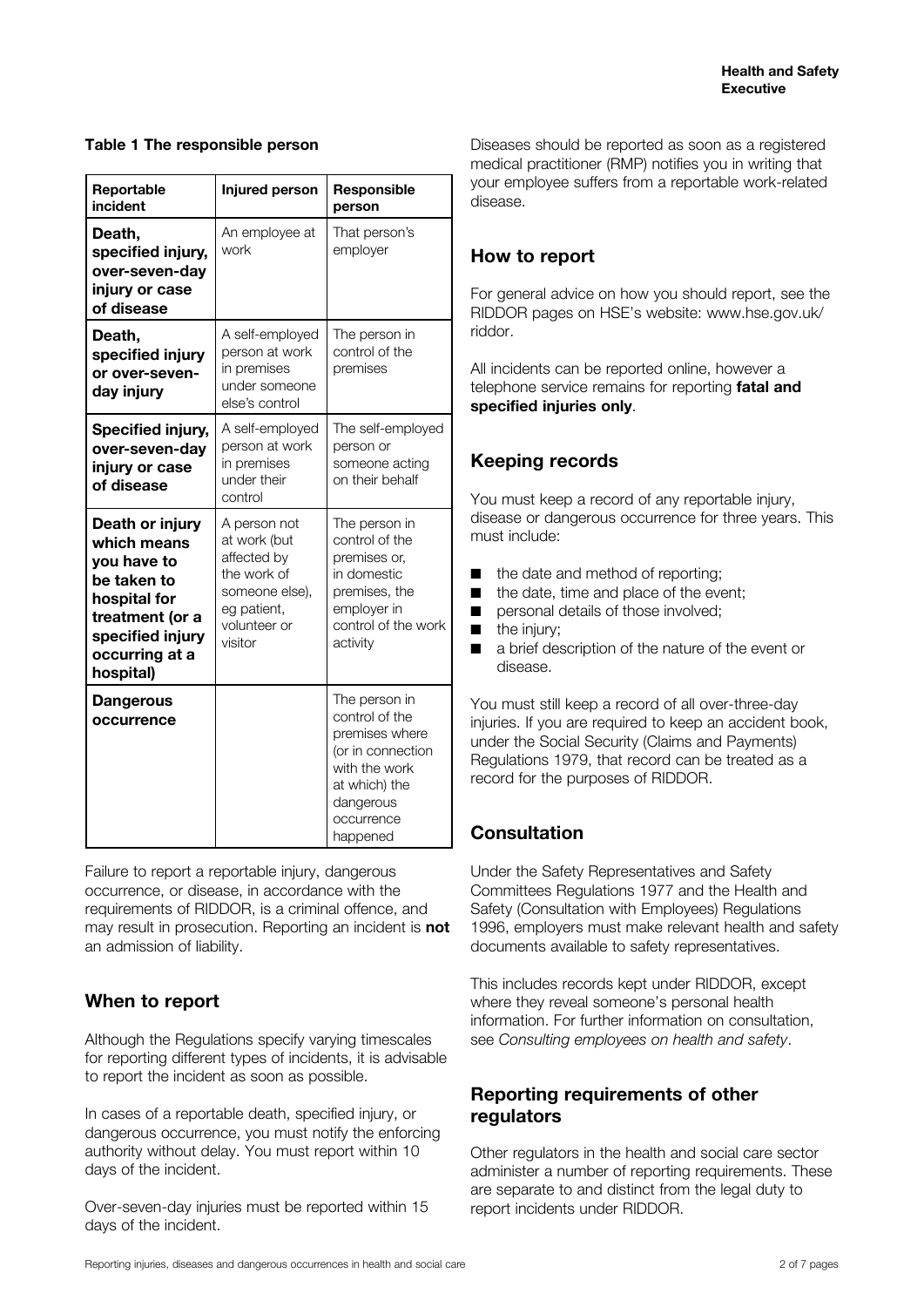Sometimes regulators need to share information in accordance with their statutory responsibilities, especially where it may indicate a failure to follow legal responsibilities and put people at risk.

# **Section 1: Deaths in health and social care**

You must report the death of any person, whether or not they are at work, if it is caused by an accident arising out of or in connection with work. However, under RIDDOR there is no requirement on anyone to report the death of:

- a self-employed person in premises where they are the owner or occupier; or
- an employee which occurs after one year from the date of the accident. If an employee dies after some delay as a result of an injury which is reportable, the employer must inform the enforcing authority about the death in writing, provided that it occurs within a year of the date of the incident. You must do this whether or not the original injury had been reported.

#### Deaths which are not reportable

- A patient or service user commits suicide. Suicides are not considered 'accidents' and are not RIDDOR reportable.
- A service user admitted to hospital for treatment contracts Legionnaires' disease and dies while in hospital. The death has to be caused by an accident to be reportable. Poor maintenance on a hot water system would not be considered an 'accident'.

Although RIDDOR does not apply in these instances, the general provisions of the HSW Act could still apply. The enforcing authority may, depending on the circumstances, decide it is appropriate to investigate such incidents. This is more likely to arise where serious management failures were a contributory factor.

#### Reporting Legionnaires' disease cases to other organisations

#### *Public Health England (Formerly the Health Protection Agency)*

In England and Wales RMPs have a duty to notify the proper officer of the relevant local authority of any suspected cases of Legionnaires' disease. The notification must be provided in writing within three days from the date of suspicion. There is more information on the Public Health England website at www.hpa.org.uk.

### *Health Protection Scotland (HPS)*

In Scotland, the diagnostic laboratory has a duty to notify the local health board and Health Protection Scotland of any identified cases of Legionnaires' disease. This should be an urgent notification, ie within the same working day of identification, followed up in writing within ten days. You can find more information on the HPS website at www.hps.scot.nhs.uk.

# **Section 2: Injuries and ill health involving health and social care workers**

This section covers accidents resulting in an employee or a self-employed person suffering a specified injury, or being absent from work or unable to do their normal duties for more than three days.

#### Specified injuries

The following are reportable specified injuries if they arise 'out of or in connection with work':

- fractures, other than to fingers, thumbs and toes; ■ amputations:
- any injury likely to lead to permanent loss of sight or reduction in sight;
- any crush injury to the head or torso causing damage to the brain or internal organs;
- serious burns (including scalding) which: – cover more than 10% of the body; or
	- cause significant damage to the eyes, respiratory system or other vital organs;
- any scalping requiring hospital treatment;
- any loss of consciousness caused by a head injury or asphyxia;
- any other injury arising from working in an enclosed space which:
	- leads to hypothermia or heat-induced illness; or
	- requires resuscitation or admittance to hospital for more than 24 hours.

#### Lost-time accidents to employees

#### *Over-seven-day injuries*

Accidents must be reported where they result in an employee or self-employed person being away from work, or unable to perform their normal work duties, for more than seven consecutive days as the result of their injury. The seven-day period does not include the day of the accident, but does include weekends and rest days.

#### *Over-three-day injuries*

You must record accidents, but not report them where they result in a worker being incapacitated for more than three consecutive days. If you are an employer, who has to keep an accident book, the record you make in this will be enough.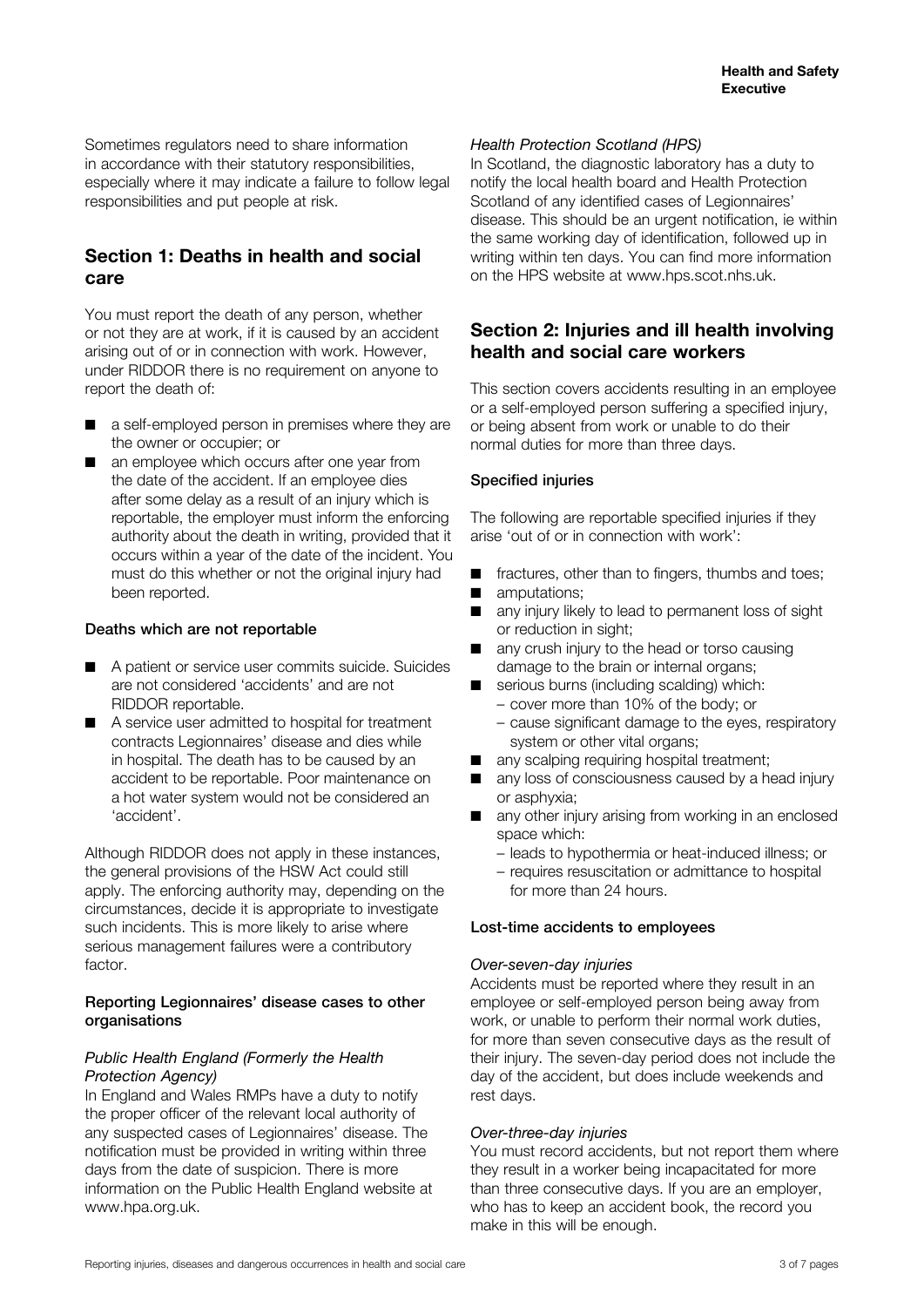#### Physical violence

A physical injury inflicted on one employee by another during a dispute about a personal matter, or an employee at work injured by a relative or friend who visits them at work about a domestic matter, is not reportable.

However, other acts of non-consensual violence to a person at work that result in death, a major injury or being incapacitated for over seven days are reportable and you must keep a record of over-three-day injuries.

#### Diseases, infections and ill health

You must report any instance where an RMP tells you in writing that one of your employees is suffering from a disease specified in RIDDOR, and the employee undertakes work linked with that condition.

Reportable diseases, infections and ill health include:

- carpal tunnel syndrome;
- severe cramp of the hand or forearm;
- occupational dermatitis:
- hand-arm vibration syndrome;
- occupational asthma;
- tendonitis or tenosynovitis of the hand or forearm;
- any occupational cancer;
- any disease attributed to an occupational exposure to a biological agent.

For the purposes of RIDDOR, an infection is the entry and multiplication of an infectious agent in the body, causing a damaging reaction to the tissue. The infection and damage caused may give clinical signs and symptoms of disease, or may be subclinical or 'asymptomatic'.

Colonisation (the presence and multiplication of infectious agents in or on the body, without a damaging reaction in the tissue) is not the same as infection and is not reportable as a disease.

Infections that could have been acquired as easily in the community as in work are not reportable, unless the infection was definitely acquired at work.

Self-employed people need to make their own arrangements to notify any reportable diseases and infections they suffer (for advice on how to report, see the RIDDOR pages on HSE's website at [www.hse.gov.uk/riddor](http://www.hse.gov.uk/riddor)).

#### *Reportable*

- A nurse contracts active pulmonary TB after nursing a patient with the condition.
- A laboratory worker suffers from typhoid after working with specimens containing typhoid.
- A paramedic becomes hepatitis B positive after contamination with blood from an infected patient.
- A care assistant is splashed in the face with bodily fluids from a service user and becomes hepatitis B positive.
- A surgeon suffers dermatitis associated with wearing latex gloves during surgery.
- A maintenance worker contracts Legionnaires' disease after working on the hot water system.

In all of these cases it is clear that the disease is either attributable or contributed to by the work activity and an RMP has confirmed that this is the case.

#### *Not reportable*

- A nurse becomes colonised with MRSA and works with patients infected with MRSA.
- A cleaner catches chicken pox. Patients in areas where she has worked have chicken pox.
- A care home assistant is off work with influenza for two weeks, the influenza cannot be reliably attributed to their work activity, as it is common in the community.

In all of these cases, either infection has not occurred at work or the disease cannot be reliably attributed to the work activity, as it might easily have occurred at home or in the community.

#### Sharps injuries

A sharps injury is when a needle or other sharp instrument accidentally penetrates the skin. It is sometimes called a needlestick injury.

Sharps injuries must be reported:

- when an employee is injured by a sharp known to be contaminated with a blood-borne virus (BBV), eg hepatitis B or C or HIV. This is reportable as a dangerous occurrence;
- when the employee receives a sharps injury and a BBV acquired by this route sero-converts. This is reportable as a disease – see 'Diseases, infections and ill health';
- if the injury itself is so severe that it must be reported.

If the sharp is not contaminated with a BBV, or the source of the sharps injury cannot be traced, it is not reportable, unless the injury itself causes an overseven-day injury. If the employee develops a disease attributable to the injury, then it **must** be reported.

#### *Reportable*

■ A cleaner suffers a needlestick injury from a needle and syringe known to contain hepatitis B positive blood (reportable as a dangerous occurrence).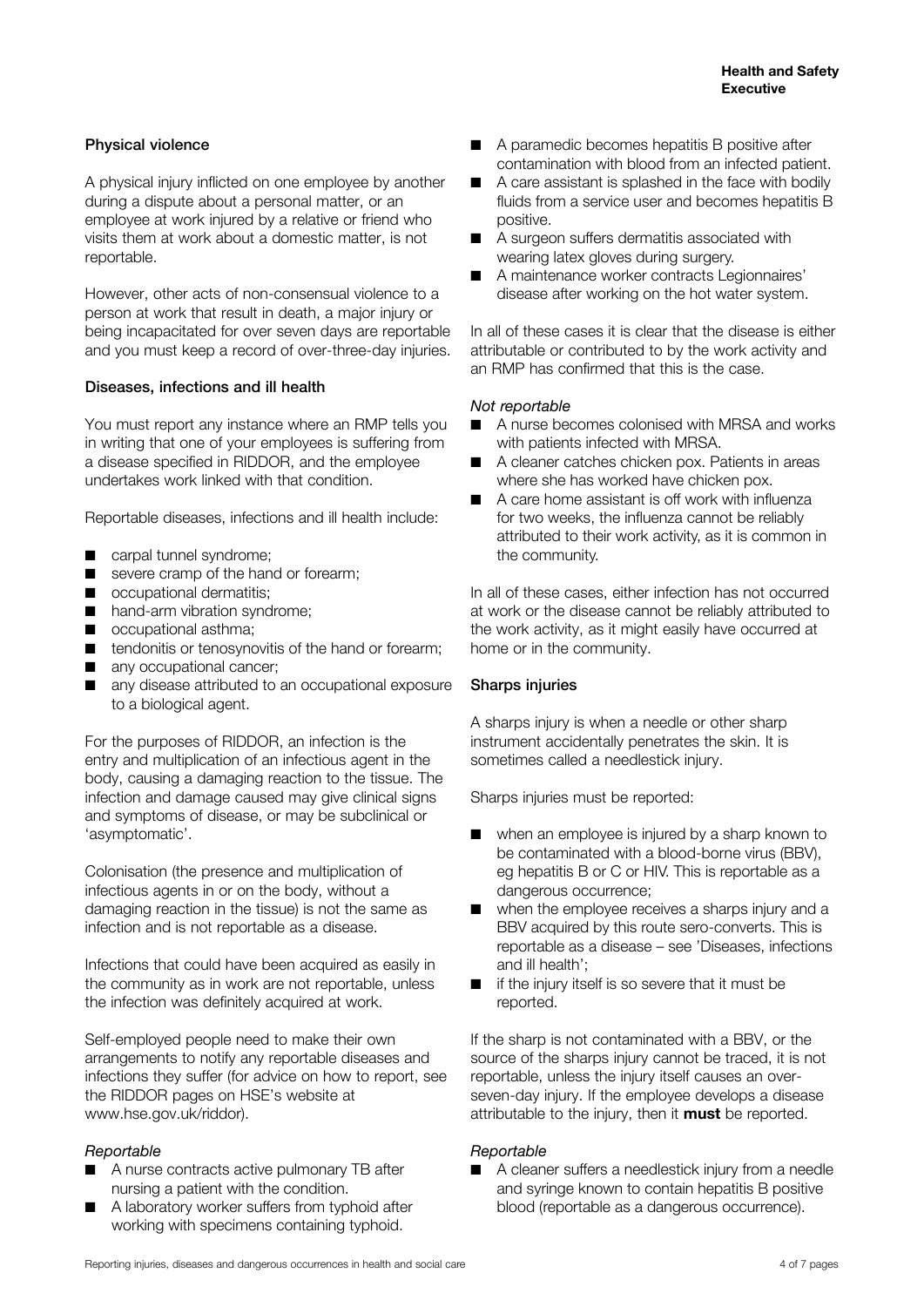#### *Not reportable*

- A community nurse suffers a needlestick injury, does not sero-convert and the source of the sharp cannot be traced.
- A laboratory worker is injured by a blood specimen container. The patient is not known to have any infection.
- An employee is cut with a scalpel used on a patient not known to be contagious, but undergoing blood checks for hepatitis A.

Due to the sensitive nature of reporting diseases and infections caused by blood-borne viruses, the enforcing authority does not require you to name the injured person on the RIDDOR report. However, if the enforcing authority decides to investigate, you may be asked to provide this information. If it is a repeat incident to the same person, you need to inform the enforcing authority.

#### Stress

Stress is not reportable as an occupational injury, even when accompanied by a medical certificate stating it is work-related, because it does not result from a single definable accident.

# **Section 3: Injuries and ill health involving people not at work**

This section covers accidents which result in a person not at work suffering an injury and being taken to a hospital, or if the accident happens at a hospital, suffering a specified injury which would have required hospital treatment.

Any injury to someone not at work must be reported if it results from an accident arising out of or in connection with work being undertaken by others and it:

- results in them being taken from the premises where the accident occurred directly to a hospital for treatment\*, by whatever means (for example by taxi, private car or ambulance); or
- happens at a hospital and involves a specified injury.

In the past, there has been some misunderstanding as to the range of accidents that should be reported under RIDDOR when they involve members of the public who are patients, residents, service users or visitors. The following examples will help you decide about reportability.

#### \*Examinations and diagnostic tests do not constitute 'treatment'.

#### Injuries to people not at work

#### *Reportable*

- A patient is scalded by hot bath water and taken to hospital for treatment. The patient was vulnerable and adequate precautions were not taken.
- A service user receives a fractured arm when their arm becomes trapped in a bed rail.
- A visitor to the hospital is struck on the head by a car park barrier and receives a specified injury that requires hospital attention.
- A service user requires hospital treatment after sliding through a sling after being hoisted from a chair. The wrong-sized sling was used.

#### *Not reportable*

- A patient or visitor is injured by an act of physical violence from another patient.
- A patient receives a healthcare-associated infection while receiving treatment in hospital. Hospital associated infections acquired by patients are not reportable under RIDDOR.
- A patient admitted to hospital for treatment contracts Legionnaires' disease in hospital.

#### Patient/service user fall incidents

A fall is reportable under RIDDOR when it has **arisen out of or in connection with a work activity**. This includes where equipment or the work environment (including how or where work is carried out, organised or supervised) are involved.

#### *Reportable*

- A confused patient falls from a hospital window on an upper floor and is badly injured.
- A service user falls in the lounge area, there is previous history of fall incidents, but reasonably practicable measures to reduce the risks have not been put in place.
- A service user falls out of bed, is injured and taken to hospital. The assessment identified the need for bedrails but they, or other preventative measures, had not been provided.
- A service user trips over a loose or damaged carpet in the hallway.

#### *Not reportable*

- A service user falls and breaks a leg. They were identified as not requiring special supervision or falls prevention equipment. There are no slips or trips obstructions or defects in the premises or environment, nor any other contributory factors.
- A service user falls out of bed and is taken to hospital. There was a detailed assessment in the care plan identifying that fall protection was not required.
- A service user is found on the floor, no-one has seen it happen, and/or there are no obvious work-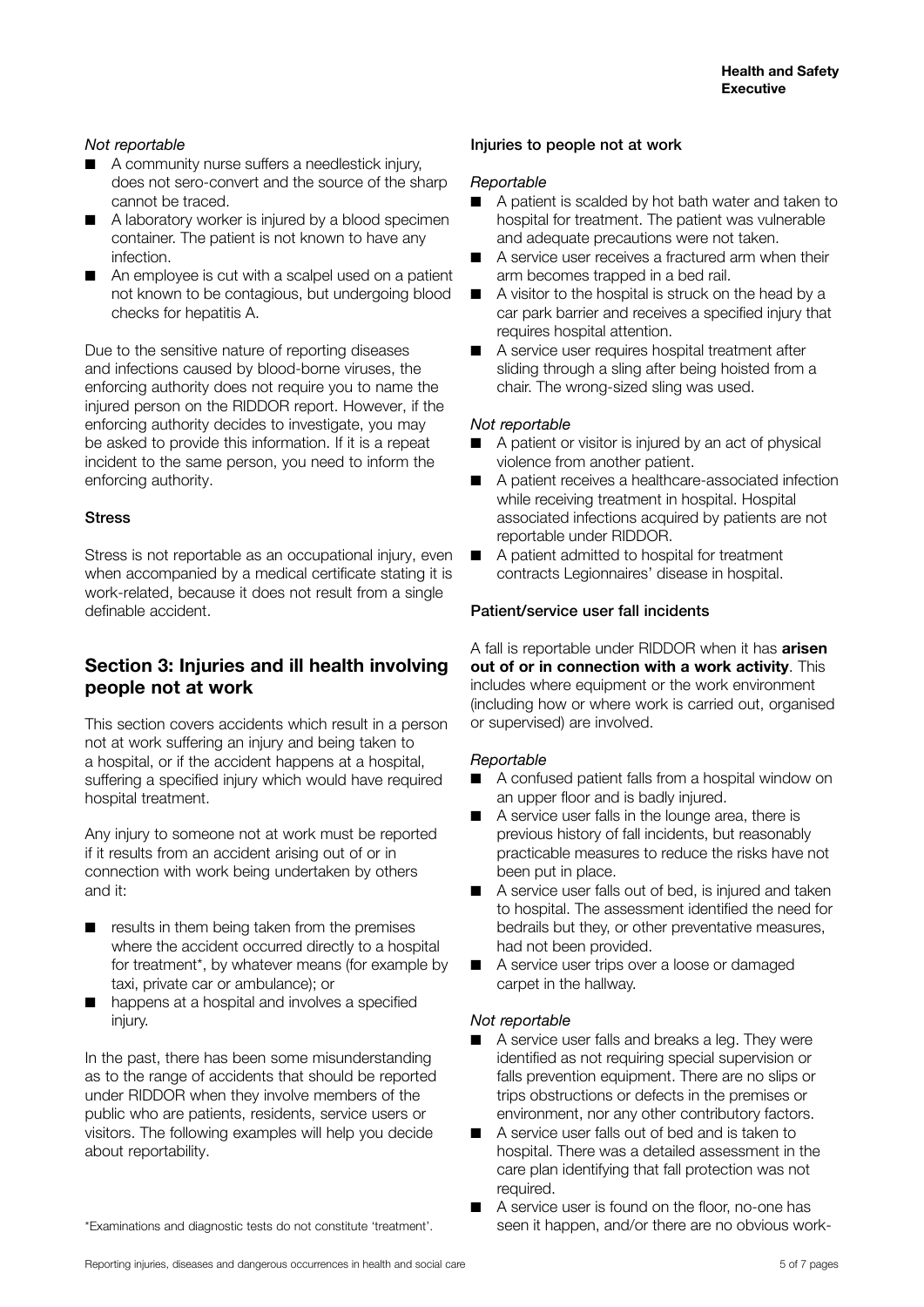related contributing factors. There was a detailed assessment in the care plan, which identified that fall protection was not required.

In some circumstances, it may not be clear whether the accident that caused the injury arose out of or was connected to the work activity.

### Example 1

A service user (who is capable of understanding and following advice) falls off the toilet, having previously been advised not to get up, is injured and taken to hospital. They have been left alone for dignity reasons. Their care plan identified that the individual should have assistance or supervision.

#### *Reportable*

■ The member of staff left the service user out of earshot and without a call bell they could use, or had not responded promptly when they did call, as adequate supervision had not been provided.

#### *Not reportable*

■ The member of staff returned to help them as soon as they called to say they have finished. Or if the service user had got up without calling for help, it would not be reportable.

#### Example 2

An incontinent service user slips on their own urine when returning back from the toilet and receives a major injury.

#### *Reportable if:*

- the assessment had identified the resident needed help for toileting and it was not provided;
- the fall took place in an area of the home where it was foreseeable the resident may slip due to a spillage and the home had failed to assess risks from floor surfaces or act on their assessment.

#### Example 3

A patient falls from a stretcher while being manoeuvred into an ambulance and suffers a hip fracture.

#### *Reportable if:*

- the paramedics had chosen the wrong piece of equipment to move the patient, or had not received the appropriate training about safe use of the equipment, or were not following a safe system of work;
- the paramedics were aware the patient had a history of aggression and failed to take this into account when moving them. The patient

subsequently becomes aggressive and falls from the stretcher.

#### *Not reportable if:*

■ the patient became unexpectedly aggressive, struggled and fell.

You may need to consult the patient's/service user's care plan to decide what care was assessed as being appropriate for them. If you still are unclear, ask for advice.

#### Self-harm

Acts of deliberate self-harm are not considered 'accidents' and are not RIDDOR reportable.

However, this does not mean that the general provisions of the HSW Act do not apply. The enforcing authority may, depending on the circumstances, decide that it is appropriate to investigate such incidents. This is more likely to arise where serious management failures were a contributory factor.

#### Clinical decisions

If a person is injured as a result of an accident arising directly from the conduct of any operation, any examination or other medical treatment being carried out by or under the supervision of an RMP or registered dentist, the injury is not reportable.

The supervision does not need to be direct for the exemption to apply – it is sufficient that the procedure being carried out was laid down by an RMP.

#### *Reportable*

■ A patient suffering a serious injury as a result of a power failure during an operation (not caused by the conduct of the operation).

#### *Not reportable*

- During a surgical operation, a surgeon removes the wrong organ. The patient subsequently dies.
- A patient suffers a seizure following a medical procedure. The nursing assistant was following a procedure laid down by an RMP.
- A paramedic administers a drug to a patient who subsequently dies because of an allergic reaction. This would not be reportable, whether or not the correct procedure was being followed.
- A patient known to be allergic to penicillin is nevertheless given a penicillin-based drug under the supervision of an RMP and subsequently dies.

If there is a concern about the professional misconduct of an individual, you should ensure that the appropriate professional body is notified: